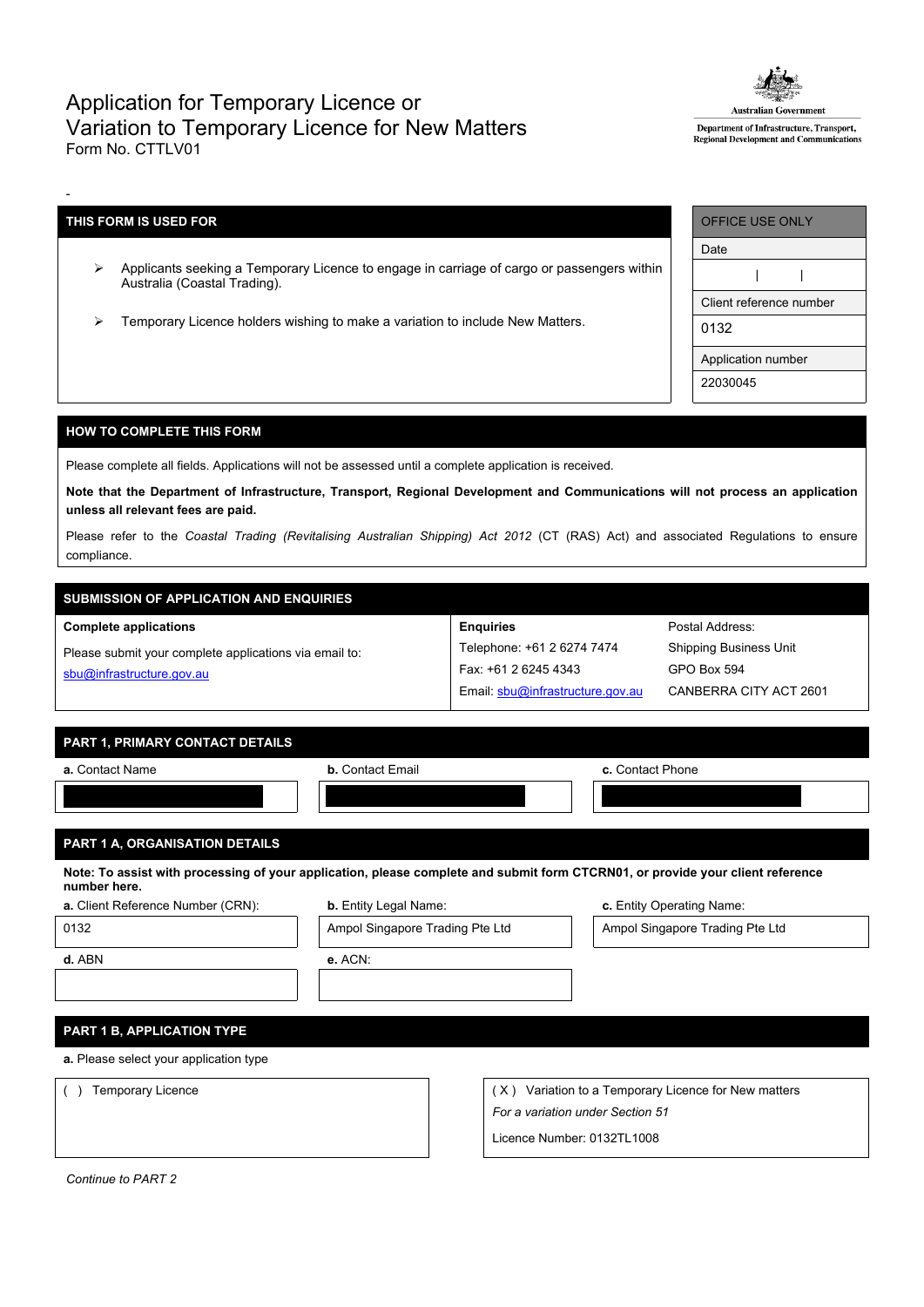|                                   | PART 2, VOYAGE DETAILS |                  |                    |                                 |           |                                             |                                    |                                                               |               |                                        |                                               |
|-----------------------------------|------------------------|------------------|--------------------|---------------------------------|-----------|---------------------------------------------|------------------------------------|---------------------------------------------------------------|---------------|----------------------------------------|-----------------------------------------------|
| Category of<br>trade <sup>1</sup> | Cargo description      | Load port        | Discharge port     | Volume /<br>amount <sup>2</sup> |           | <b>Expected</b><br>loading date<br>dd/mm/yy | <b>Vessel</b><br>name <sup>3</sup> | <b>Vessel</b><br>capacity/size<br>(gross tonnes) <sup>3</sup> | Vessel type 3 | <b>Dangerous</b><br>goods <sup>4</sup> | <b>Relationship to</b><br>Vessel <sup>5</sup> |
| Petroleum                         | Petroleum<br>Clean     | <b>Brisbane</b>  | <b>Port Botany</b> | 28000                           | <b>MT</b> | 22/03/2022                                  |                                    |                                                               |               | Yes                                    | $\mathbf{C}$                                  |
| Petroleum                         | Petroleum<br>Clean     | <b>Brisbane</b>  | <b>Mackay</b>      | 3350                            | <b>MT</b> | 10/04/2022                                  |                                    |                                                               |               | <b>Yes</b>                             | $\mathbf c$                                   |
| Petroleum                         | Petroleum<br>Clean     | <b>Brisbane</b>  | Gladstone          | 5100                            | <b>MT</b> | 10/04/2022                                  |                                    |                                                               |               | Yes                                    | $\mathbf{c}$                                  |
| Petroleum                         | Petroleum<br>Clean     | <b>Brisbane</b>  | Cairns             | 12000                           | <b>MT</b> | 10/04/2022                                  |                                    |                                                               |               | Yes                                    | $\mathbf{c}$                                  |
| Petroleum                         | Petroleum<br>Clean     | <b>Bundaberg</b> | <b>Port Botany</b> | 28000                           | <b>MT</b> | 27/03/2022                                  |                                    |                                                               |               | <b>Yes</b>                             | C                                             |
| Petroleum                         | Petroleum<br>Clean     | <b>Brisbane</b>  | Adelaide           | 12000                           | <b>MT</b> | 28/03/2022                                  |                                    |                                                               |               | Yes                                    | $\mathbf c$                                   |
| Petroleum                         | Petroleum<br>Clean     | <b>Brisbane</b>  | <b>Townsville</b>  | 9900                            | <b>MT</b> | 10/04/2022                                  |                                    |                                                               |               | Yes                                    | C                                             |
| Petroleum                         | Petroleum<br>Clean     | <b>Brisbane</b>  | Adelaide           | 27000                           | <b>MT</b> | 28/03/2022                                  |                                    |                                                               |               | Yes                                    | $\mathbf c$                                   |
| Petroleum                         | Petroleum<br>Clean     | <b>Brisbane</b>  | Adelaide           | 18000                           | <b>MT</b> | 28/03/2022                                  |                                    |                                                               |               | <b>Yes</b>                             | $\mathbf{c}$                                  |
| Petroleum                         | Petroleum<br>Clean     | <b>Brisbane</b>  | <b>Port Botany</b> | 28000                           | <b>MT</b> | 1/04/2022                                   |                                    |                                                               |               | Yes                                    | $\mathbf{C}$                                  |